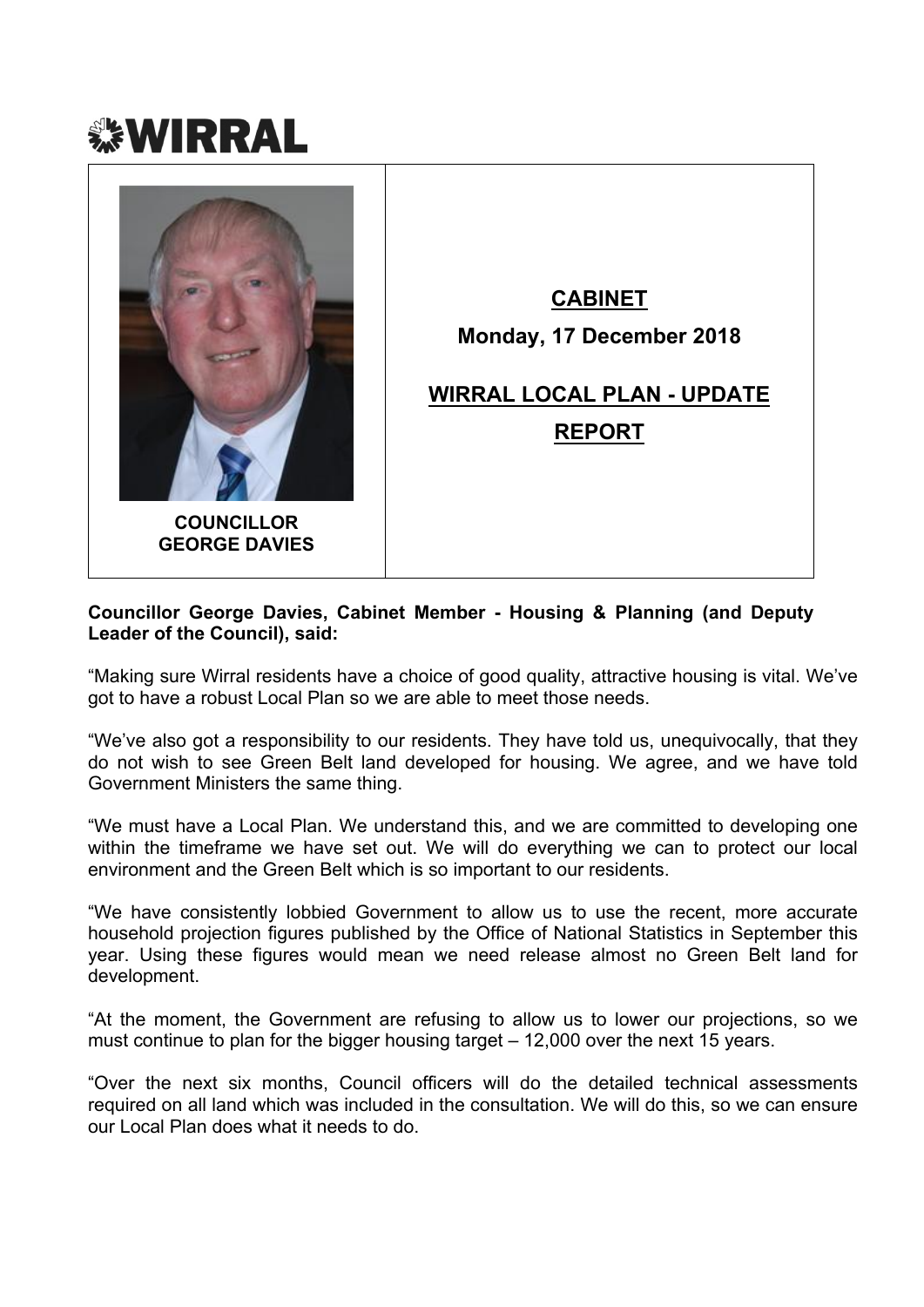"I want to thank every Wirral resident who took part in this consultation. I want to reassure them that we are on their side, and pledge to do everything in our power to protect our borough and our unique environment."

#### **REPORT SUMMARY**

Cabinet on 23 July 2018 resolved that the results of a review of development options should be published for public and stakeholder consultation and that the results of the consultation should be reported to Cabinet in December 2018.

However, by the end of the consultation period, a very high volume of responses had been received, which are still being collated and analysed. A summary of these responses will be published in February 2019. The Council's responses and analysis will be published alongside the draft Local Plan.

This report therefore sets out the current position with the preparation of the Local Plan and the advice that has been received from Leading Counsel who has recently been appointed to advise on the remaining stages of plan preparation, to adoption.

In line with the advice of Counsel, it is recommended that the timetable for the preparation of the Local Plan is reviewed to ensure that any future decisions are robust, legally compliant and take account of all the necessary evidence base. Amendments to the timetable for the Local Plan, as set down in the Local Development Scheme, is a key decision which will require the approval of Full Council.

In order to facilitate progress in the preparation of the Local Plan it is recommended that approval be given for the Scheme of Delegation be amended to delegate decisions relating to the approval and publication of the evidence base and associated technical reports to the Director of Economic and Housing Growth in consultation with the portfolio holder for Housing and Planning. Decisions relating to the implementation of policy changes will still need to be made by full Council via Cabinet

Once agreed, the final approved Local Plan will support the delivery of the Wirral Plan.

#### **RECOMMENDATIONS**

- (1) That a revised Local Development Scheme is submitted for approval once the amended future timetable has been determined.
- (2) That approval be given to amend the Scheme of Delegation of Executive Functions to Officers to delegate to the Director of Economic and Housing Growth, in consultation with the portfolio holder for Housing and Planning decisions relating to the approval and publication of the evidence base, and associated technical reports, relevant to the preparation of the Local Plan.
- (3) That the summary report on the consultation responses received be published in February 2019.
- (4) That the Council continues to lobby Government, to enable it to use the ONS household projections, published in September, 2018 for the purposes of preparing its Local Plan, which would give an annual target of 488 new residential dwellings per annum.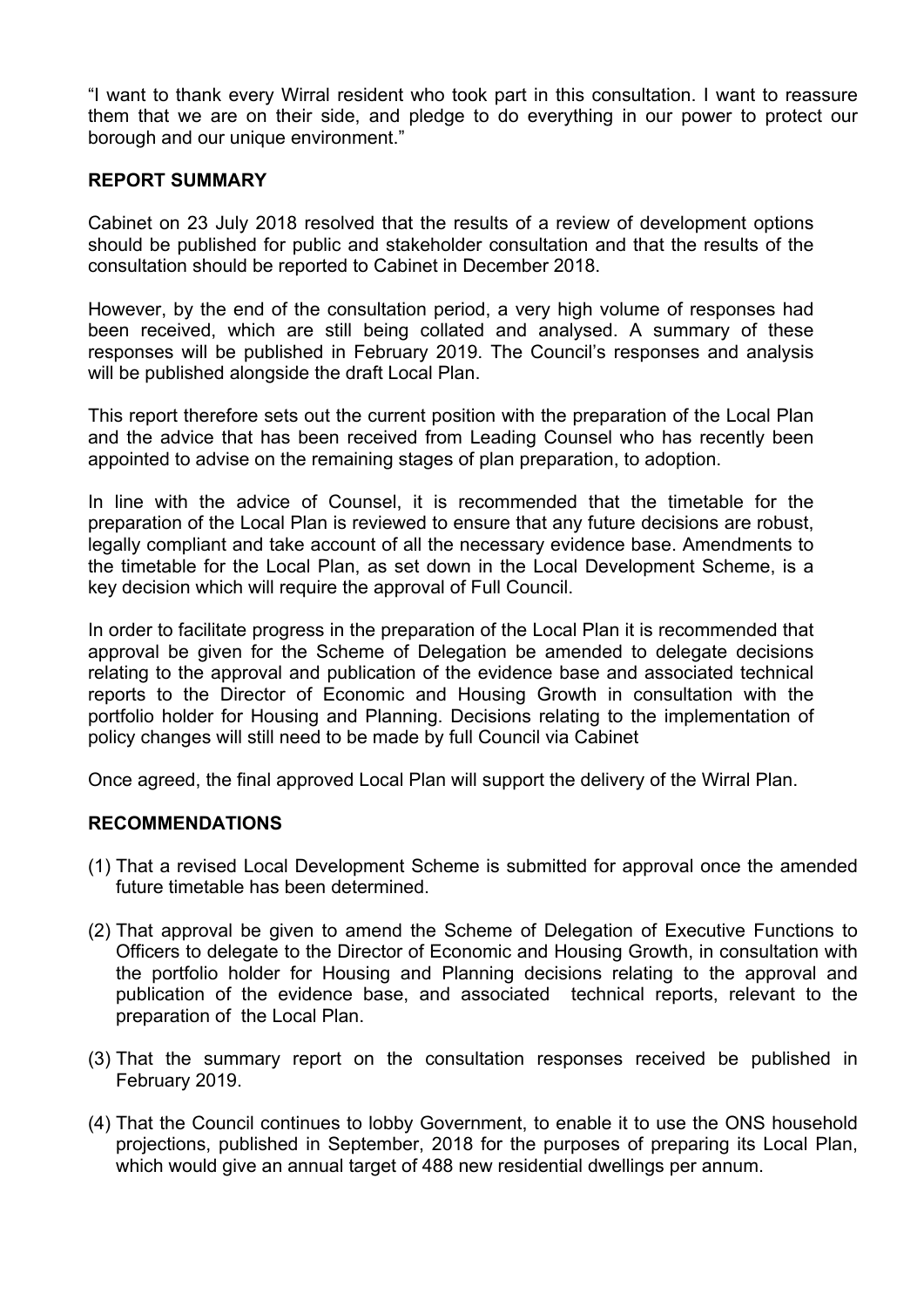# **SUPPORTING INFORMATION**

#### **1.0 REASON/S FOR RECOMMENDATION/S**

1.1 To comply with the legal and procedural requirements necessary to complete the preparation and adoption of an up-to-date Core Strategy Local Plan for Wirral, in line with the National Planning Policy Framework (NPPF).

# **2.0 OTHER OPTIONS CONSIDERED**

- 2.1 Progress of the Local Plan continues to be monitored by the Secretary of State and the threat of intervention remains. Not preparing an up-to-date Local Plan may also incur financial penalties.
- 2.2 Not preparing an up-to-date Local Plan would mean that the Council would have to continue to rely on the Unitary Development Plan adopted in February 2000.
- 2.3 The national presumption in favour of sustainable development will be held to apply where there are no relevant development plan policies or the policies which are most important for determining the application are out of date (NPPF paragraph 11).
- 2.4 Relevant policies may not be considered up-to-date if the Council cannot demonstrate a five-year supply of deliverable housing sites or where the delivery of housing was substantially below the housing requirement over the previous three years (NPPF, paragraph 11, footnote 7). In these circumstances, decisions on planning applications will have to be made in the context of the National Planning Policy Framework, with policies in the Unitary Development Plan and Neighbourhood Development Plans prepared by the local community only carrying weight according to their consistency with the Framework.

#### **3.0 BACKGROUND INFORMATION**

- 3.1 Cabinet on 23 July 2018 (Minute 17 refers) resolved that the public should be consulted on the results of a review of development options that included proposed sites for housing, employment, mixed uses and sites for further investigation for potential release from the Green Belt.
- 3.2 Formal consultation on the Development Options Review was undertaken between 3 September and 26 October 2018. By the end of the consultation period, 3,146 separate responses had been received, which are still being collated and analysed.
- 3.3 Leading Counsel has now been appointed to advise on the remaining stages of plan preparation up to adoption.
- 3.4 This report provides an update of the current position with regard to the future preparation of the Local Plan and seeks approval for the arrangements being made to move towards the completion of the Local Plan.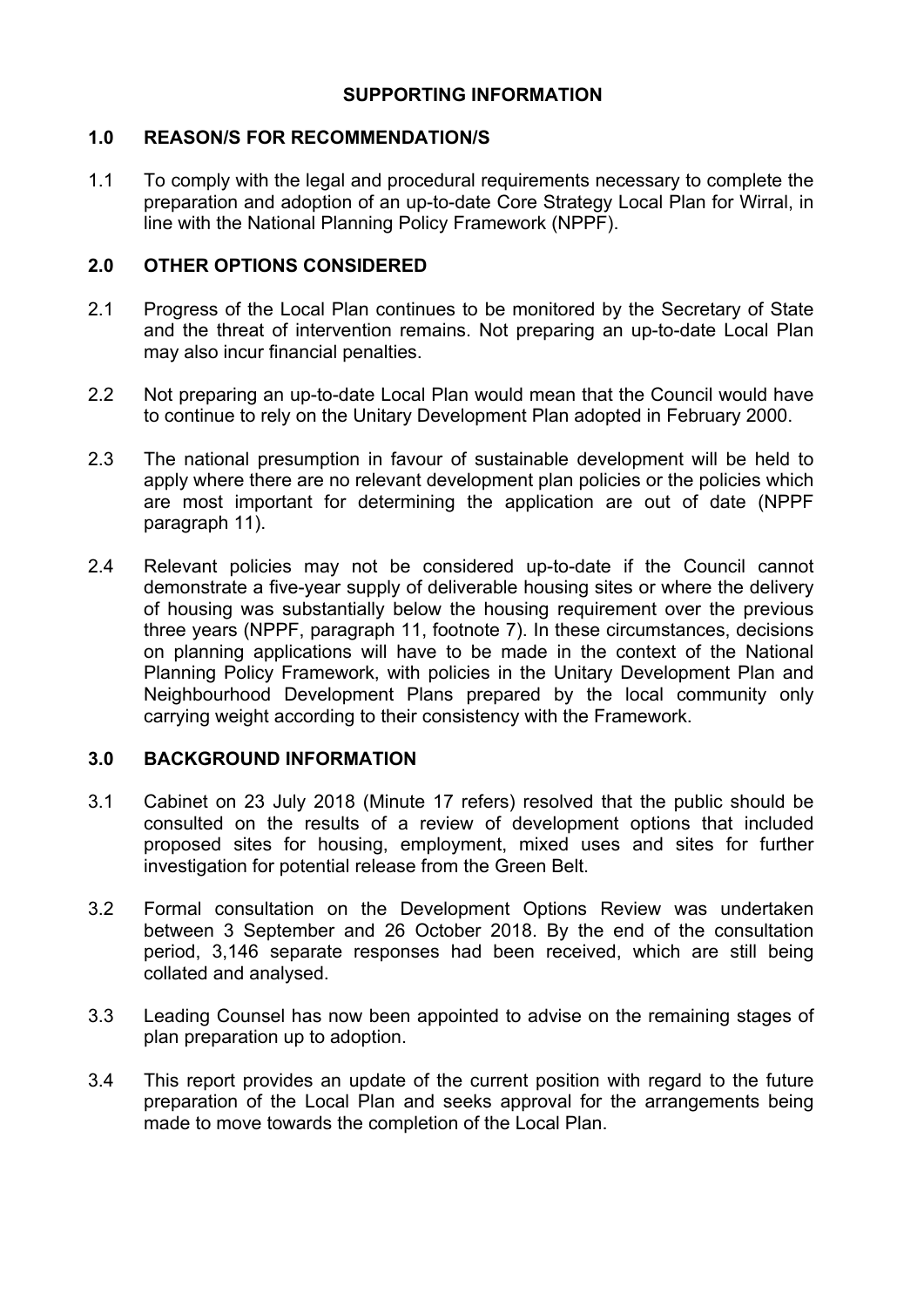## **4.0 PROCEDURAL MATTERS**

Timetable

- 4.1 The Council continues to progress the Local Plan as quickly as possible within the statutory framework.
- 4.2 Counsel has reiterated the importance of ensuring that any future decision making is supported by the completion of the necessary statutory environmental appraisals. This will require a review of the timetable for the preparation of the Local Plan, set out in the Local Development Scheme approved by Council in March 2018 (Minute 133), which is currently being monitored by the Secretary of State. The Secretary of State has been advised of the necessity of this review.
- 4.3 A final revised timetable will be available following the appointment of the consultants for the sustainability appraisal.

#### Delegation of Decisions

- 4.4 In order to progress the Local Plan more effectively, Counsel advises that there be increased delegation of decision making to senior officers.
- 4.5 Approval is therefore sought to amend the Scheme of Delegation of Executive Functions to Officers to delegate to the Director of Economic and Housing Growth, in consultation with the portfolio holder for Planning and Housing, all decisions relating to the approval and publication of the evidence base, and associated technical reports, relevant to the preparation of the Local Plan.
- 4.6 Any policy decisions based on that evidence will continue to require the approval of Full Council.

#### Evidence Base

4.7 Counsel will continue to advise on the work required to provide a robust and sound evidence base in preparation of the Local Plan. A full draft Local Plan together with the technical reports will be published for public comment in 2019.

#### Housing Numbers

- 4.8. Counsel has advised that the Council should rely on the standard method for assessing local housing need set out in national policy and guidance, pending the outcome of the Government's recent national consultation on proposed revisions to the national standard method for local housing needs.
- 4.9 The Council has submitted its formal response that any final decisions on the figures to be used in assessing local housing need, including any variance from the outputs from the standard method, should be retained at local level, and to state that the Council wishes to be able to adopt the most up-to-date 2016-based household projections (which result in a reduced minimum requirement of 488 dwellings per year) as a basis for assessing the future housing needs of the Borough.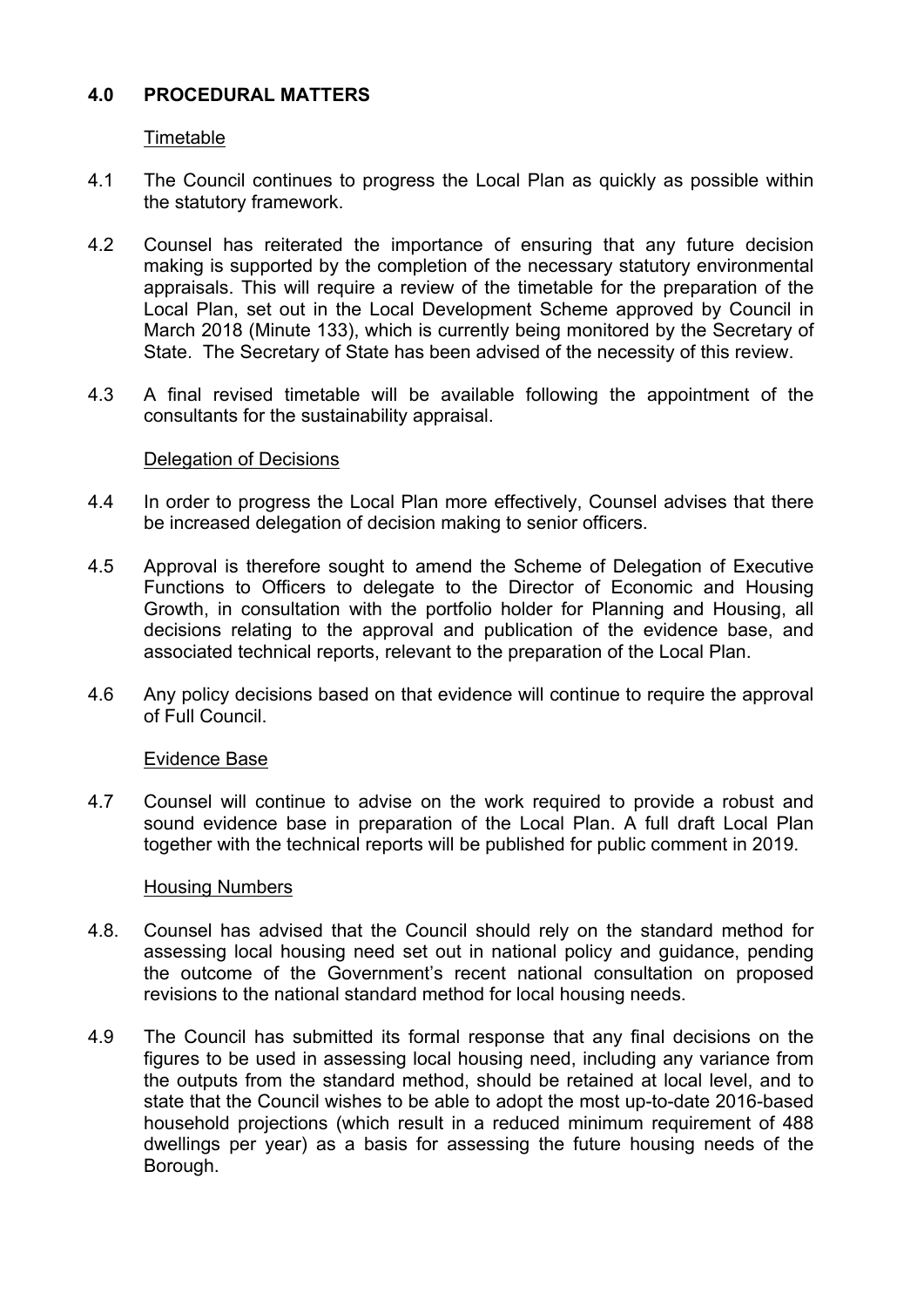# **5.0 FINANCIAL IMPLICATIONS**

5.1 Consultation on the review of development options has been completed using existing resources for Economic and Housing Growth. Officers continue to monitor the cost implications of the production of the Local Plan in consultation with the Director of Finance and Investment

# **6.0 LEGAL IMPLICATIONS**

- 6.1 The Local Plan for Wirral must be prepared in line with the process set out in national legislation and can only be adopted by the Council if it is found to be legally compliant and sound by a Planning Inspector appointed by the Secretary of State after public examination.
- 6.2 To be sound, a local plan must be: positively prepared, to as a minimum meet the area's objectively assessed needs; justified, in terms of being an appropriate strategy, taking into account the reasonable alternatives; effective, in terms of being deliverable over the plan period and based on effective joint working on cross-boundary strategic matters; and consistent with national policy, enabling the delivery of sustainable development in accordance with the National Planning Policy Framework (NPPF, paragraph 35 refers).
- 6.3 To be legally compliant, the local plan must be prepared to fully comply with national legislation and regulations, including the Duty to Co-operate.
- 6.4 The Council has a legal Duty to Co-operate with named public bodies including adjoining local authorities and national agencies. A failure to comply with the Duty to Co-operate can be fatal to the legal compliance of the Local Plan and could require the Local Plan to be withdrawn.
- 6.5 The Council must also comply with its own statutory Statement of Community Involvement, last adopted in March 2014.
- 6.6 The approval of the final Draft Local Plan will require a resolution of Council before it can be published and submitted to the Secretary of State for public examination.
- 6.7 The Housing and Planning Act 2016 significantly increased the powers of the Secretary of State to intervene in plan-making, at any stage in the plan making process. The Secretary of State can now intervene if he thinks that a local planning authority are failing or omitting to do anything it is necessary for them to do in connection with the preparation, revision or adoption of a local plan and may prepare or revise the document or give directions to the authority in relation to the preparation or revision of the document but must give reasons for any action that he takes (section 146 refers).
- 6.8 The Neighbourhood Planning Act 2017 also enables the Secretary of State to make regulations to require a local planning authority to review local development documents at prescribed times; and extended powers over their content, with which the Council must comply (sections 11 and 12 refer).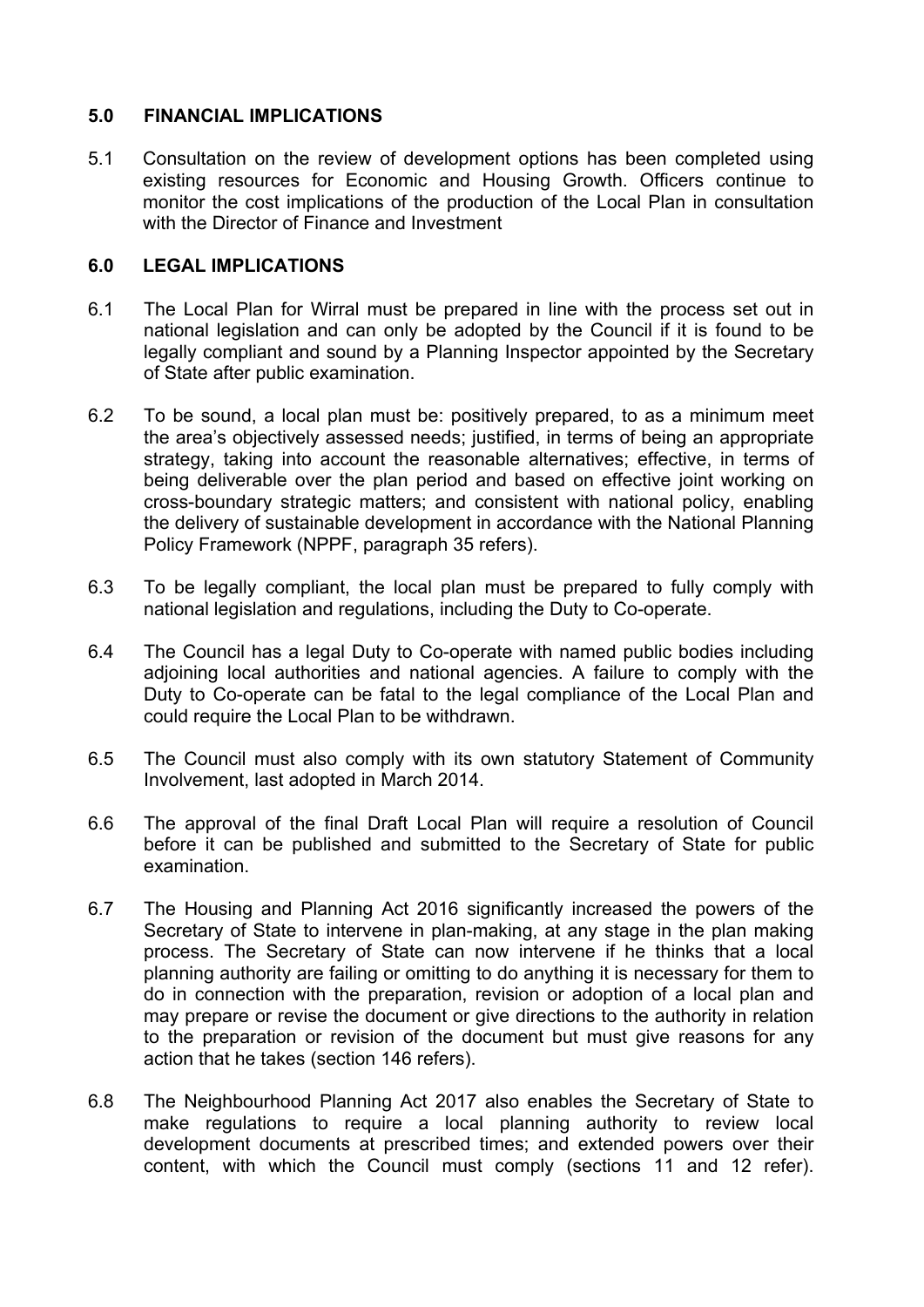Regulations under section 12 now require local planning authorities to review their local plans and statements of community involvement at least every five years, from April 2018.

- 6.9 The Secretary of State can also direct two or more local planning authorities to prepare a joint local plan, if this would facilitate the more effective planning of the development and use of land in one or more of their areas, including setting a timetable and specifying the areas and matters to be covered. The Secretary of State or combined authority will then be able to apportion liability for expenditure on joint plan preparation as the Secretary of State considers appropriate (section 9 refers).
- 6.10 Section 15 of the Planning and Compulsory Purchase Act requires the Council to revise their Local Development Scheme, to set out the documents that will comprise their local plan and the timetable for their preparation and revision, when directed to do so by the Secretary of State. The Localism Act 2011 also requires the Council to publish up to date information on their compliance with the Scheme (section 111 refers).
- 6.11 Under the Housing and Planning Act 2016, the Secretary of State can prepare a Local Development Scheme for a local planning authority, if one has not been prepared and direct that the local planning authority bring it into effect and can direct a local planning authority to make such amendments as he thinks appropriate to ensure the full and effective coverage of the area, with regard to both geography and content (section 143 refers).
- 6.12 Following Counsel's advice, the timetable set out in the Local Development Scheme approved by Council in March 2018 (Minute 133), which is currently being monitored by the Secretary of State, needs to be formally amended, which will require the approval of Full Council.
- 6.13 Planning applications must be determined in accordance with the adopted Development Plan unless material considerations (which include national policy and guidance) indicate otherwise.
- 6.14 The statutory Development Plan for Wirral currently comprises the Council's Unitary Development Plan, adopted in February 2000; the Joint Waste Local Plan for Merseyside and Halton, adopted in July 2013; the Neighbourhood Development Plan for Devonshire Park, made in December 2015; and the Neighbourhood Development Plan for Hoylake, made in December 2016.
- 6.15 Where policies are out-of-date, permission should be granted unless the policies in the National Planning Policy Framework that protect areas or assets of particular importance provide a clear reason for refusing the development proposed or any adverse impacts of doing so would significantly and demonstrably outweigh the benefits, when assessed against the policies in the Framework taken as a whole (NPPF, paragraph 11 refers).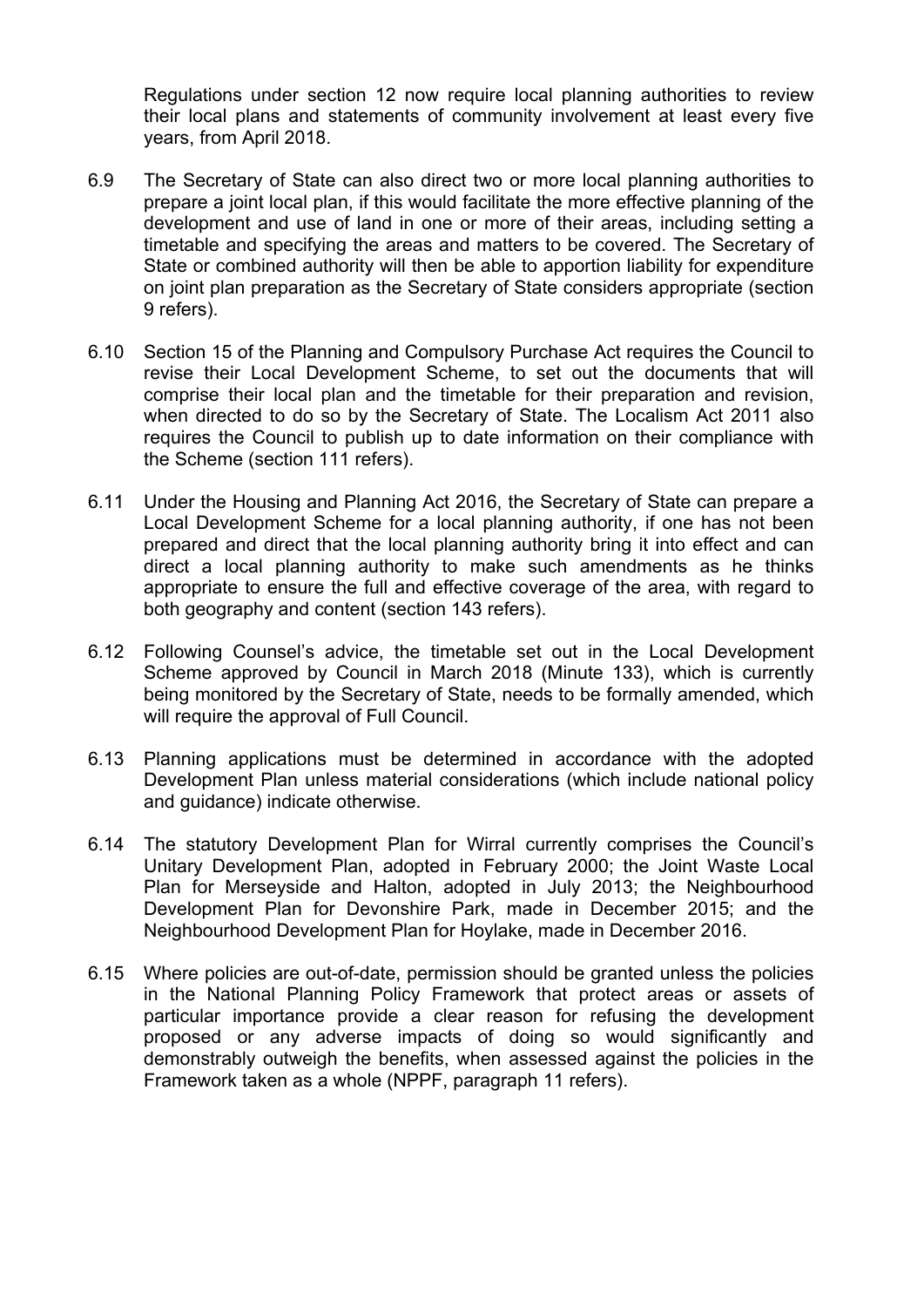# **7.0 RESOURCE IMPLICATIONS: STAFFING, ICT AND ASSETS**

- 7.1 The collation and analysis of the consultation responses has been supported by two temporary administrative staff and will be further supported by two temporary Planning Officers, to prepare a full report of consultation for publication early in the New Year.
- 7.2 Five new posts, including one Principal Planning Officer, three Senior Planning Officers and one Planning Officer were advertised in November to support the future preparation of the Local Plan. Two, two-year administrative posts will be advertised in the next few weeks.
- 7.3 An independent external Programme Officer has been identified to advise on the preparations for the submission of the final Local Plan to the Secretary of State and to run and co-ordinate the future public examination on behalf of the Planning Inspector who will be appointed by the Secretary of State.
- 7.4 External consultants will be appointed to undertake the sustainability appraisal and strategic environmental assessment and Habitats Regulations Assessment and any other specialist technical studies.

#### **8.0 RELEVANT RISKS**

- 8.1 A failure to meet the Council's timetable for the preparation of the Local Plan could lead to intervention by the Secretary of State, including potential financial penalties; which could include the withdrawal of some or all, of the Council's annual award of New Homes Bonus, or work undertaken by consultants appointed by the Secretary of State in default.
- 8.2 Not modifying the Core Strategy Local Plan to address the issues identified in national policy or in the latest local research could lead to the Local Plan being withdrawn, with abortive costs and/or unnecessary time and expense being incurred at a future public examination.
- 8.3 Payments under the New Homes Bonus could be amended, in terms of the conditions, amount and duration of payments for each new home completed.
- 8.4 The national presumption in favour of sustainable development will be held to apply where there are no relevant development plan policies or the policies which are most important for determining the application are out of date (NPPF paragraph 11).
- 8.5 Relevant policies may not be considered up-to-date if the Council cannot demonstrate a five-year supply of deliverable housing sites or where the delivery of housing was substantially below the housing requirement over the previous three years (NPPF, paragraph 11, footnote 7).
- 8.6 In these circumstances, decisions on planning applications will have to be made in the context of the National Planning Policy Framework, with policies in the Unitary Development Plan and Neighbourhood Development Plans prepared by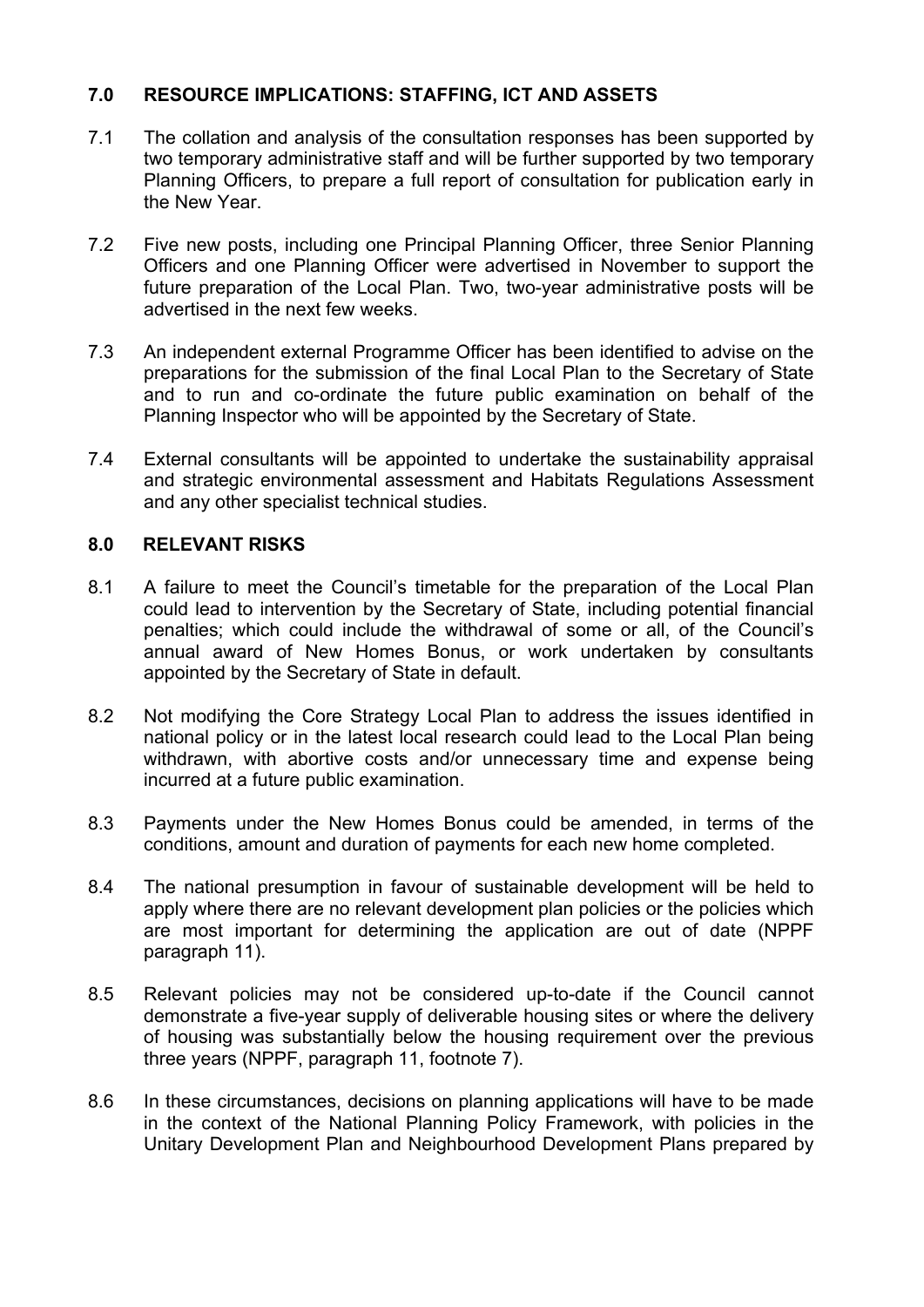the local community carrying weight according to their consistency with the Framework.

# **9.0 ENGAGEMENT / CONSULTATION**

- 9.1 Public involvement in the preparation of the Local Plan has been governed by the Council's statutory Statement of Community Involvement, adopted by Full Council in March 2014.
- 9.2 The Statement of Community Involvement requires a minimum six-week period of consultation, including the need to notify the neighbours of any site specific proposals (SCI, Table 1, page 13; and paragraphs 3.52 and 3.56, page 16 refer).
- 9.3 People and organisations may also register their contact details so that they are notified as each new document is made available and when each new stage is reached. Personal data is held and used in accordance with a Forward Planning Privacy Notice, for which a link is provided below.
- 9.4 Formal consultation on the Development Options Review was undertaken between 3 September and 25 October 2018. The consultation included a series of public briefing sessions, which were widely publicised and well-attended, to provide background information and the opportunity to speak to Council officers. By the end of the consultation period, 3,146 separate responses had been received, which are still being collated and analysed.
- 9.5 Key themes emerging, at present, include:
	- general and site-specific opposition from local residents to using land in the Green Belt for any new development;
	- concern about the methodology used to determine the sites identified;
	- scepticism about the data underlying the calculation of local housing need;
	- concern about the likely affordability of any new properties;
	- a strong preference for the use of brownfield sites;
	- the need to maximise the contribution from Wirral Waters and the re-use of empty properties;
	- environmental impacts and the capacity of existing infrastructure;
	- site-specific concerns about particular sites within the urban area;
	- the provision of further details from developers, seeking to demonstrate the suitability of their development proposals; and
	- the need for further information on the likely impact of the developments being proposed.
- 9.6 A full summary of all the responses received from the public consultation, will be published in February 2019.
- 9.7 The next major stage of public consultation will take place once a complete version of a new draft Local Plan has been prepared.

# **10.0 EQUALITY IMPLICATIONS**

10.1 The Local Plan has been subject to ongoing Equality Impact Assessment.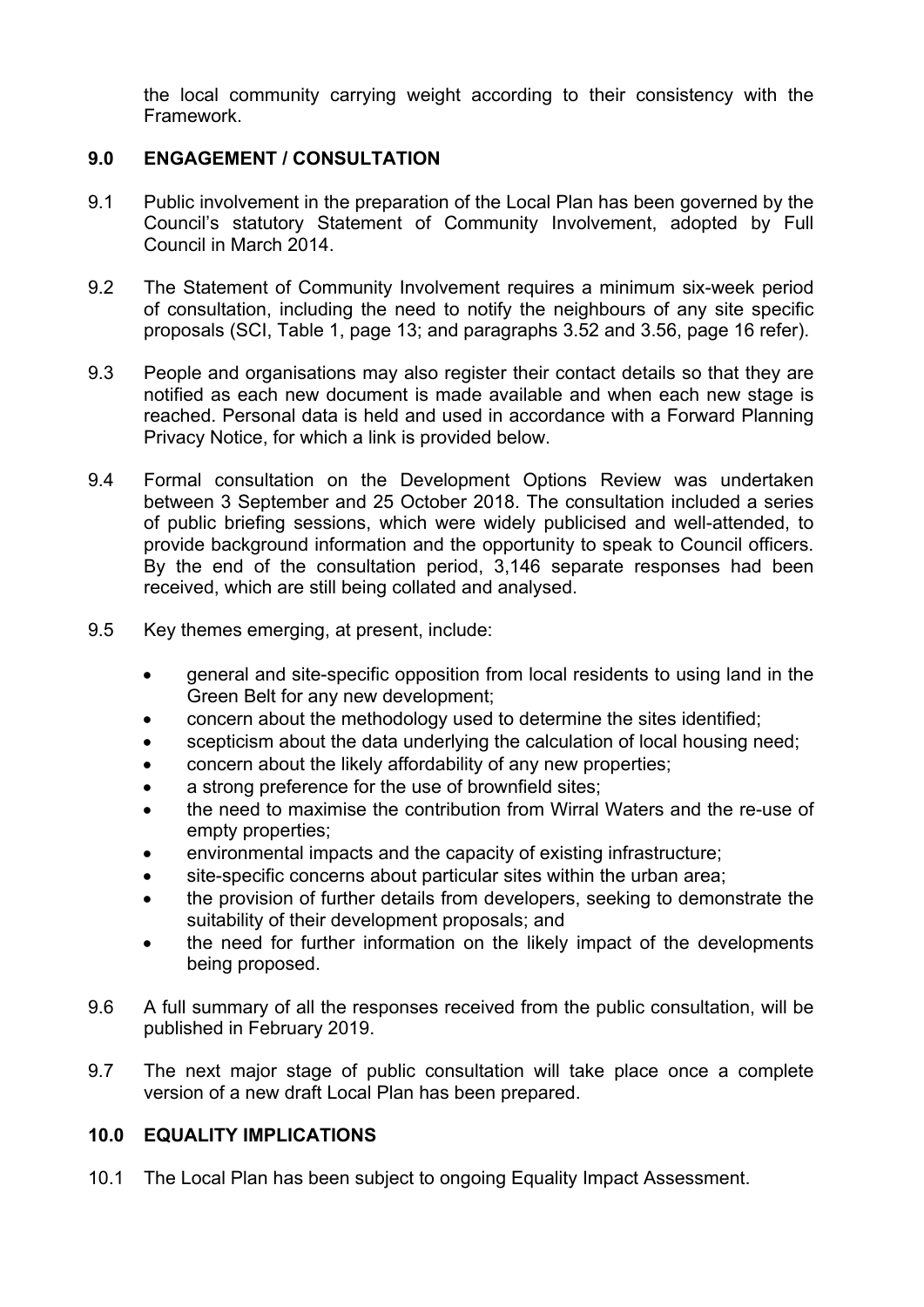- 10.2 Results of previous Equality Impact Assessments prepared at each stage in the preparation of the Core Strategy can be viewed at [http://www.wirral.gov.uk/planning-and-building/local-plans-and-planning](http://www.wirral.gov.uk/planning-and-building/local-plans-and-planning-policy/local-plans/core-strategy-local-plan-0)[policy/local-plans/core-strategy-local-plan-0](http://www.wirral.gov.uk/planning-and-building/local-plans-and-planning-policy/local-plans/core-strategy-local-plan-0)
- 10.3 A revised Equality Impact Assessment will be presented alongside the final proposals to be included in the final Local Plan.

**REPORT AUTHOR: Andrew Fraser Forward Planning Manager** telephone: (0151) 691 8218 email: andrewfraser@wirral.gov.uk

# **APPENDICES**

**None** 

# **REFERENCE MATERIAL**

Local Development Scheme for Wirral (March 2018) can be viewed at [http://www.wirral.gov.uk/planning-and-building/local-plans-and-planning-policy/local](http://www.wirral.gov.uk/planning-and-building/local-plans-and-planning-policy/local-plans/local-development-scheme)[plans/local-development-scheme](http://www.wirral.gov.uk/planning-and-building/local-plans-and-planning-policy/local-plans/local-development-scheme)

The Council's adopted Statement of Community Involvement (March 2014) can be viewed at [http://www.wirral.gov.uk/planning-and-building/local-plans-and-planning](http://www.wirral.gov.uk/planning-and-building/local-plans-and-planning-policy/community-involvement-local-planning/statement)[policy/community-involvement-local-planning/statement](http://www.wirral.gov.uk/planning-and-building/local-plans-and-planning-policy/community-involvement-local-planning/statement)

The Forward Planning Privacy Notice can be viewed at [https://www.wirral.gov.uk/planning-and-building/local-plans-and-planning-policy/forward](https://www.wirral.gov.uk/planning-and-building/local-plans-and-planning-policy/forward-planning-privacy-notice)[planning-privacy-notice](https://www.wirral.gov.uk/planning-and-building/local-plans-and-planning-policy/forward-planning-privacy-notice)

Previous stages in the preparation of the Council's Core Strategy Local Plan can be viewed at [http://www.wirral.gov.uk/planning-and-building/local-plans-and-planning](http://www.wirral.gov.uk/planning-and-building/local-plans-and-planning-policy/local-plans/core-strategy-local-plan)[policy/local-plans/core-strategy-local-plan](http://www.wirral.gov.uk/planning-and-building/local-plans-and-planning-policy/local-plans/core-strategy-local-plan) 

Documents related to the development options review can be viewed at [http://www.wirral.gov.uk/planning-and-building/local-plans-and-planning-policy/local](http://www.wirral.gov.uk/planning-and-building/local-plans-and-planning-policy/local-plans/core-strategy-local-plan-6)[plans/core-strategy-local-plan-6](http://www.wirral.gov.uk/planning-and-building/local-plans-and-planning-policy/local-plans/core-strategy-local-plan-6)

The National Planning Policy Framework (NPPF, Revised 24 July 2018) can be viewed at <https://www.gov.uk/government/publications/national-planning-policy-framework--2>

The latest National Planning Practice Guidance (NPPG) can be viewed at <http://planningguidance.communities.gov.uk/>Guidance for Local Plans can be viewed at <https://www.gov.uk/guidance/local-plans--2>. Guidance on how Council's should assess their housing needs can be viewed at [https://www.gov.uk/guidance/housing](https://www.gov.uk/guidance/housing-and-economic-development-needs-assessments)[and-economic-development-needs-assessments](https://www.gov.uk/guidance/housing-and-economic-development-needs-assessments)

Government technical consultation on updates to national planning policy and guidance, including the standard method for assessing housing need, can be viewed at